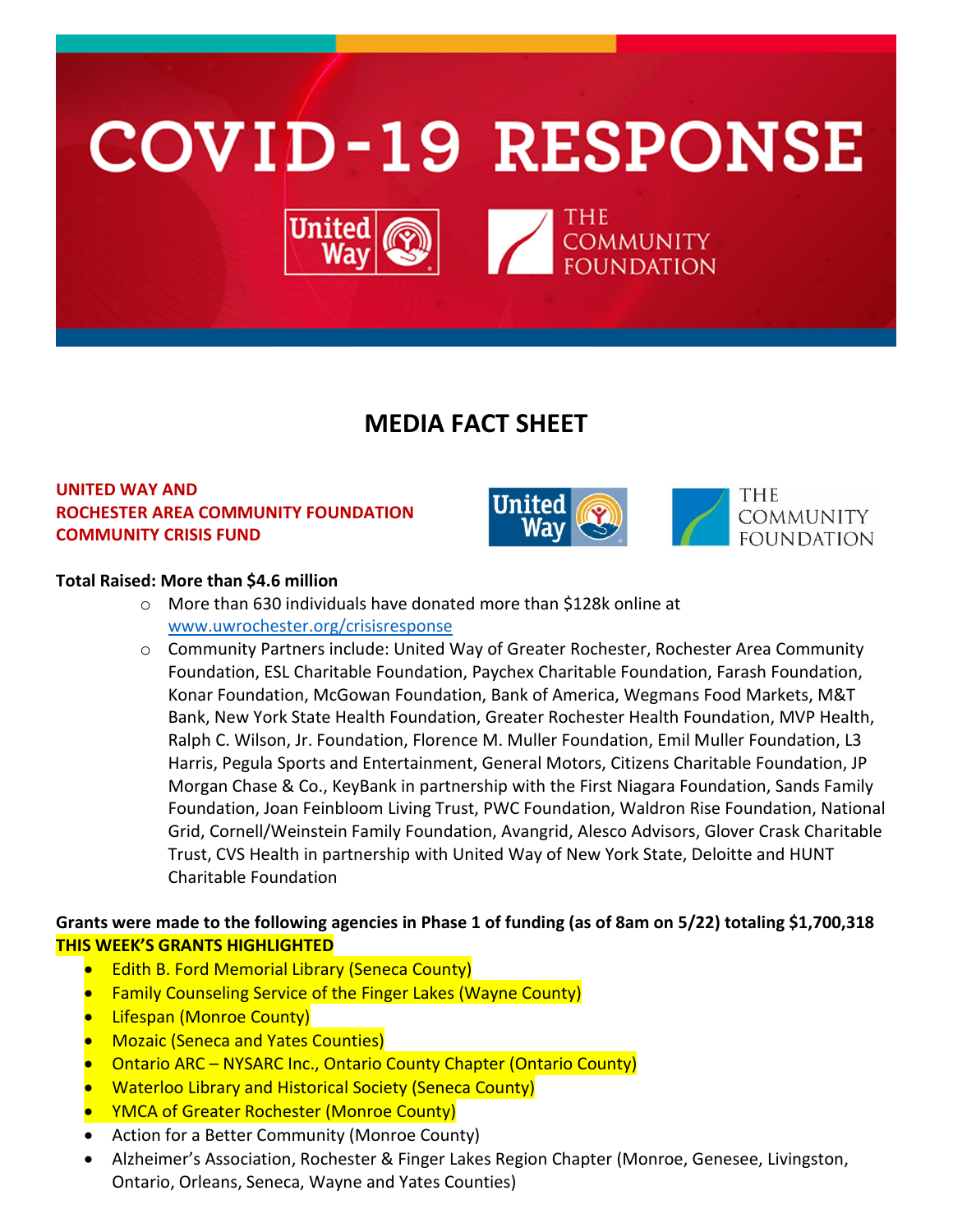- ARC of Livingston-Wyoming (Livingston County)
- ARC of Wayne (Wayne County)
- Asbury First United Methodist Church (Monroe County)
- AutismUp (Monroe County)
- Baden Street Settlement (Monroe County)
- Beyond the Sanctuary (Monroe County)
- BluePrint Geneva, Inc. (Ontario County)
- Boys and Girls Club of Geneva (Ontario County)
- Boys & Girls Clubs of Rochester (Monroe County)
- Bridges for Brain Injury (Ontario County)
- Care Net Pregnancy Center (Ontario County)
- Catholic Charities Community Services (Livingston, Monroe, Ontario, Seneca, Wayne and Yates Counties)
- Catholic Charities of Buffalo (Orleans and Genesee Counties)
- Catholic Charities of Livingston County (Livingston County)
- Catholic Family Center (Monroe County)
- Celebrate! Family Church (Livingston County)
- Center for Employment Opportunities (CEO) (Monroe County)
- Center for Youth Services (Monroe County)
- Charles Settlement House (Monroe County)
- Charlotte House, Inc. (Genesee, Livingston and Orleans County)
- Child Advocacy Center of the Finger Lakes (Ontario, Seneca and Yates Counties)
- Community Action for Wyoming County (Wyoming County)
- Community Hygiene Bank of Concordia Lutheran Church (Monroe County)
- Community Place of Greater Rochester (Monroe County)
- DePaul (Genesee, Monroe and Orleans County)
- Empire Justice Center (Monroe County)
- Epilepsy-Pralid (Monroe and Ontario Counties)
- Finger Lakes Community Schools/Linked to Family Counseling Service of the Finger Lakes (Wayne County)
- Finger Lakes Counseling & Referral Agency (Ontario, Seneca, Wayne and Yates Counties)
- Foodlink (Genesee, Livingston, Monroe, Ontario, Orleans, Seneca, Wayne and Yates Counties)
- GLOW YMCA (Genesee, Livingston, Orleans and Wyoming Counties)
- Golisano Autism Center (Genesee, Livingston, Monroe and Ontario Counties)
- Goodwill of the Finger Lakes (Monroe County)
- Healthy Baby Network (Monroe County)
- Heritage Christian Services (Monroe County)
- House of Mercy (Monroe County)
- Jewish Home of Rochester (Monroe County)
- Jewish Family Services of Rochester (Monroe County)
- Joint Heirs Kingdom Ministries (Monroe, Ontario and Way Counties)
- Judicial Process Commission (Monroe County)
- Keeping our Promise Rochester (Monroe County)
- Ibero-American-Action League (Monroe County)
- Independent Living of the Genesee Region (Genesee and Orleans Counties)
- Lifespan (Monroe County)
- Living Well Mission (Yates County)
- Livingston County (Livingston County)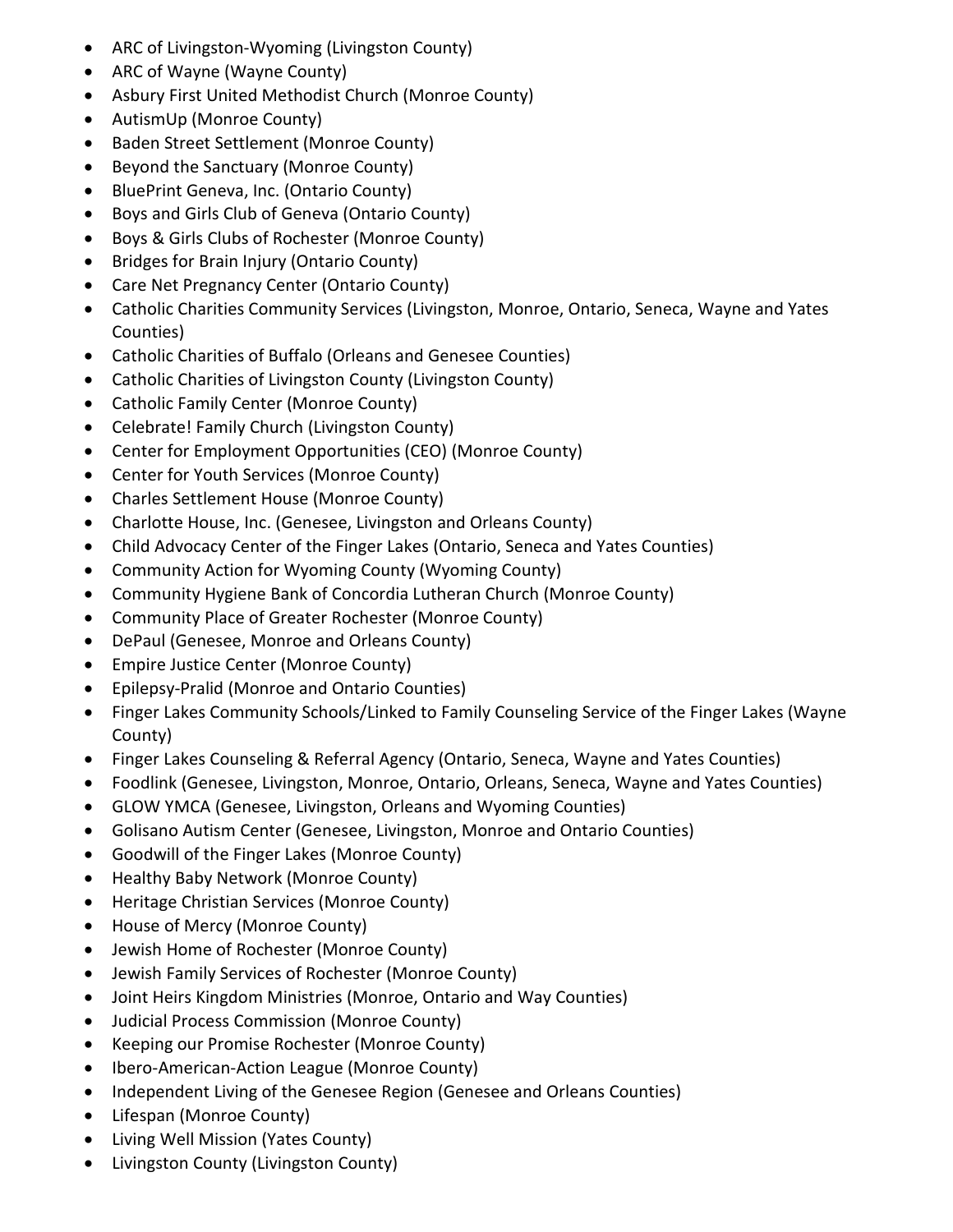- Mary Cariola Children's Center (Monroe, Genesee, Livingston, Ontario, Orleans, Seneca, Wayne and Yates Counties)
- Meals on Wheels (Monroe County)
- Newark Food Closet (Wayne County)
- Pathway Home of the Finger Lakes (Seneca County)
- Pro Action of Steuben and Yates (Yates County)
- Project URGE, Inc. (Monroe County)
- REACH Advocacy (Monroe County)
- Refugees Helping Refugees (Monroe County)
- Rochester ChildFirst Network (Monroe County)
- Rochester Refugee Resettlement (Monroe County)
- Rural & Migrant Ministry, Inc. (Wayne County)
- St. Joseph's Neighborhood Center (Monroe County)
- St. Peter's Kitchen (Monroe County)
- Salvation Army (Monroe, Genesee, Livingston, Ontario, Orleans, Seneca, Wayne and Yates Counties)
- Sent By Ravens Food Pantry (Livingston County)
- Springwater Community Food Pantry (Livingston County)
- Suzanne's Comfort Care Home, Inc. (Wyoming County)
- Trillium Health (Monroe County)
- Urban League of Rochester (Monroe County)
- Veteran's Outreach Center (Monroe, Genesee, Livingston, Ontario, Orleans, Seneca, Wayne and Yates Counties)
- Venture Compassionate Ministries, Inc. (Monroe County)
- Villa of Hope (Monroe, Genesee, Livingston, Ontario, Orleans, Seneca, Wayne and Yates Counties)
- Volunteers Of America Upstate New York (Monroe County)
- Wayne County Action Program (Wayne County)
- Wolcott Council of Churches (Wayne County)
- Worker Justice Center of NY (Monroe, Genesee, Livingston, Ontario, Orleans, Seneca, Wayne and Yates counties)
- YWCA of Greater Rochester (Monroe County)
- Funds used for the purchase of personal protection equipment (PPE) for nonprofit staff

### **MASKMAKERS**

**We anticipate that more than 50,000 homemade masks are needed for nonprofit staff and clients**—and we need the community's help to keep their staff and clients safe and healthy during the COVID-19 pandemic. **We have received 12,825 homemade masks to provide to local nonprofits. 29,400 homemade masks have been requested by nonprofits – we still need your help!** Community members can visit

www.uwrochester.org/covidmasks to learn how they can donate homemade masks to be a United Way #MaskMaker.

### **VOLUNTEER UNITED**

- Number of volunteers: **3,500 volunteer slots filled**
- Agency spotlight:
	- o **St. Peter's Kitchen's** Community Garden of Love supplies fresh vegetables to its soup kitchen for daily lunches, and the organization is looking for individuals, families or teams to adopt a vegetable bed for the season (May – October). Gardening shifts will be scheduled to maintain social distancing for the health and safety of all volunteers.

[https://uwrochester.galaxydigital.com/need/detail/?need\\_id=520027](https://uwrochester.galaxydigital.com/need/detail/?need_id=520027)

o **St. Mark's and St. John's** has operated a Food Shelf program for 30 years. In response to COVID-19, the organization has delivered to more than 255 individual households, while